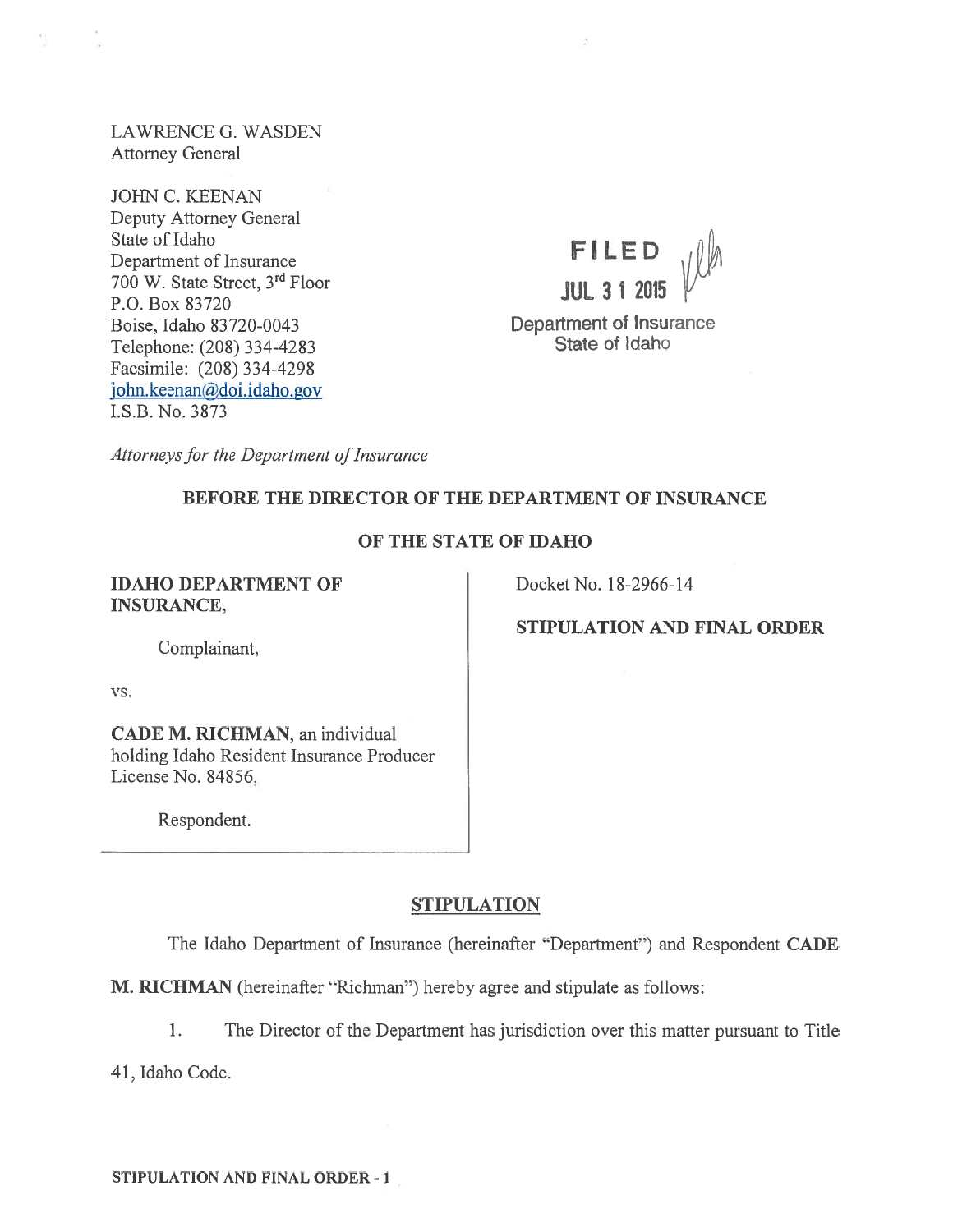2. On October 24, 2014, the Department filed and served <sup>a</sup> Verified Complaint and Notice of Right to Hearing (hereinafter "Verified Complaint") on Richman.

3. On or about November 10, 2014, Attorney William Parsons filed <sup>a</sup> Request for Hearing on behalf of Richman.

4. The Department alleged in the Verified Complaint that Richman violated section 41-1016(1)(d) and section 41-1024, Idaho Code, when Richman, on several occasions, improperly withheld and misappropriated moneys received in the course of doing insurance business by failing to remit to the insurer full premium received from certain insurance customers.

5. In consideration of the foregoing recitals, the Department and Richman agree:

a. That Richman admits to one violation of section 41-1016(1)(d), Idaho Code, for improperly withholding and misappropriating moneys received in the course of doing insurance business;

b. That the Director of the Department may enter the Final Order attached hereto, which provides as follows:

(i) That the Stipulation be adopted in full and incorporated into the Final Order;

(ii) That an administrative penalty in the amount of Five Thousand Dollars (\$5,000) be imposed against Richman, with \$3,000 of said penalty to be suspended indefinitely, or until such time in the future it is found by the Department, as <sup>a</sup> conclusion of law and in <sup>a</sup> final order, that Richman is in violation of the Idaho Insurance Code, title 41, Idaho Code,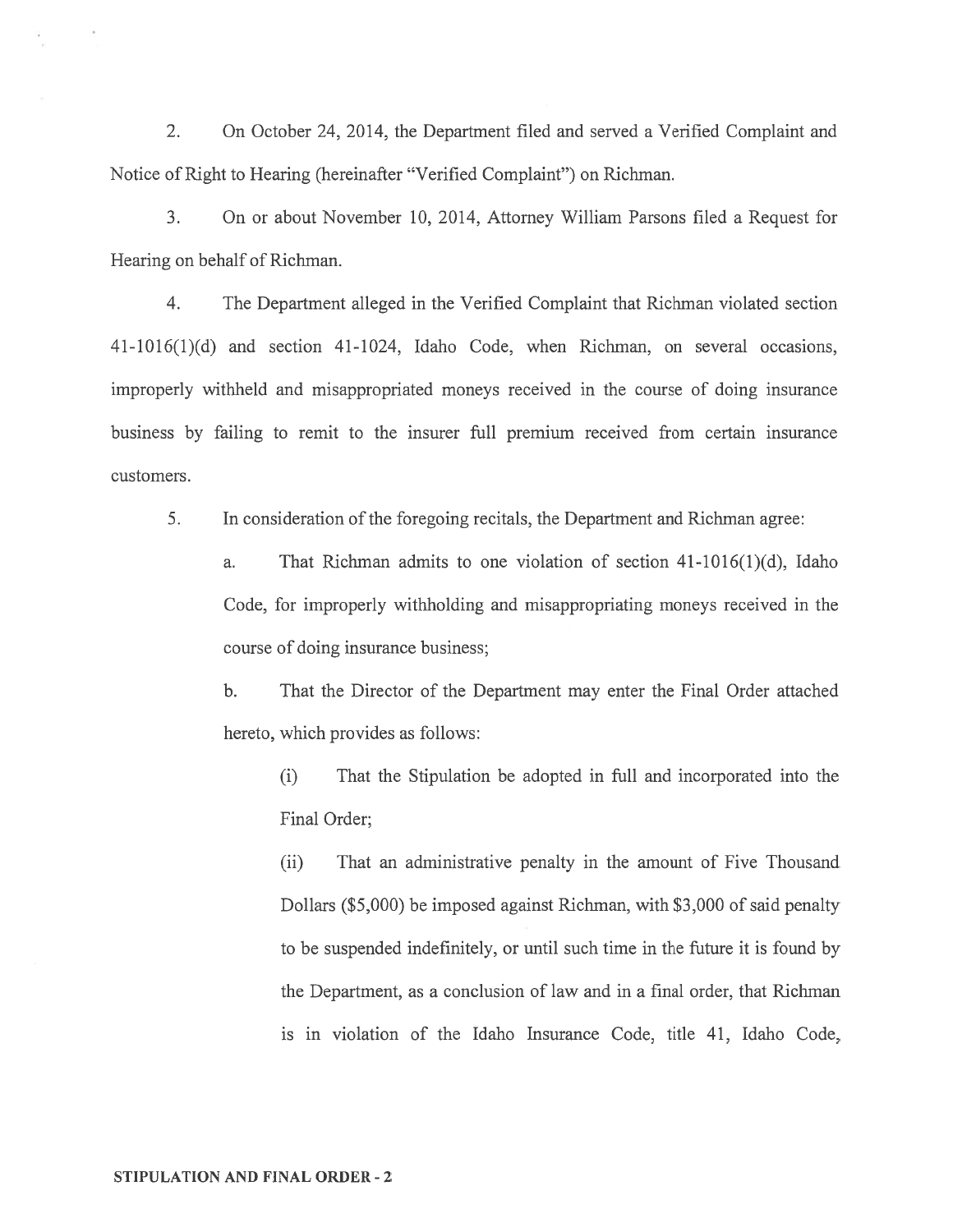whereupon the suspended portion of the penalty shall be immediately due and payable.

(iii) That the balance of \$2,000 of the administrative penalty shall be paid in full within six (6) months of the date of entry of the Final Order, at the rate of \$350 each month for five (5) months with <sup>a</sup> final paymen<sup>t</sup> of \$250 due in the sixth month. If the agreed amount per month is not paid, or for any reason the total amount due is not paid as agreed within six (6) months, the suspended portion of the penalty, *i.e.*, \$3,000 shall also be due and payable immediately.

c. That Richman understands that, should he fail to pay the administrative penalty or otherwise fail to comply with the terms set forth in the Final Order, the Department may file an action seeking revocation of Richman's Idaho producer license for failure to obey <sup>a</sup> lawful order, in accordance with section 41-

1016(1)(b), Idaho Code.

d. That Richman agrees to obtain the necessary professional training and education to handle fiduciary funds properly in accordance with industry practice and the applicable Idaho Code and rules of the Idaho Department of Insurance. Richman agrees to provide the Department evidence on <sup>a</sup> timely basis as to the professional training and education obtained.

e. That Richman understands that the Department will do an onsite examination in accordance with the Idaho Insurance Code of Richman's producer operating account(s) and premium fiduciary account(s) and related books and files without prior notice within one year of the date of the Final Order entered herein.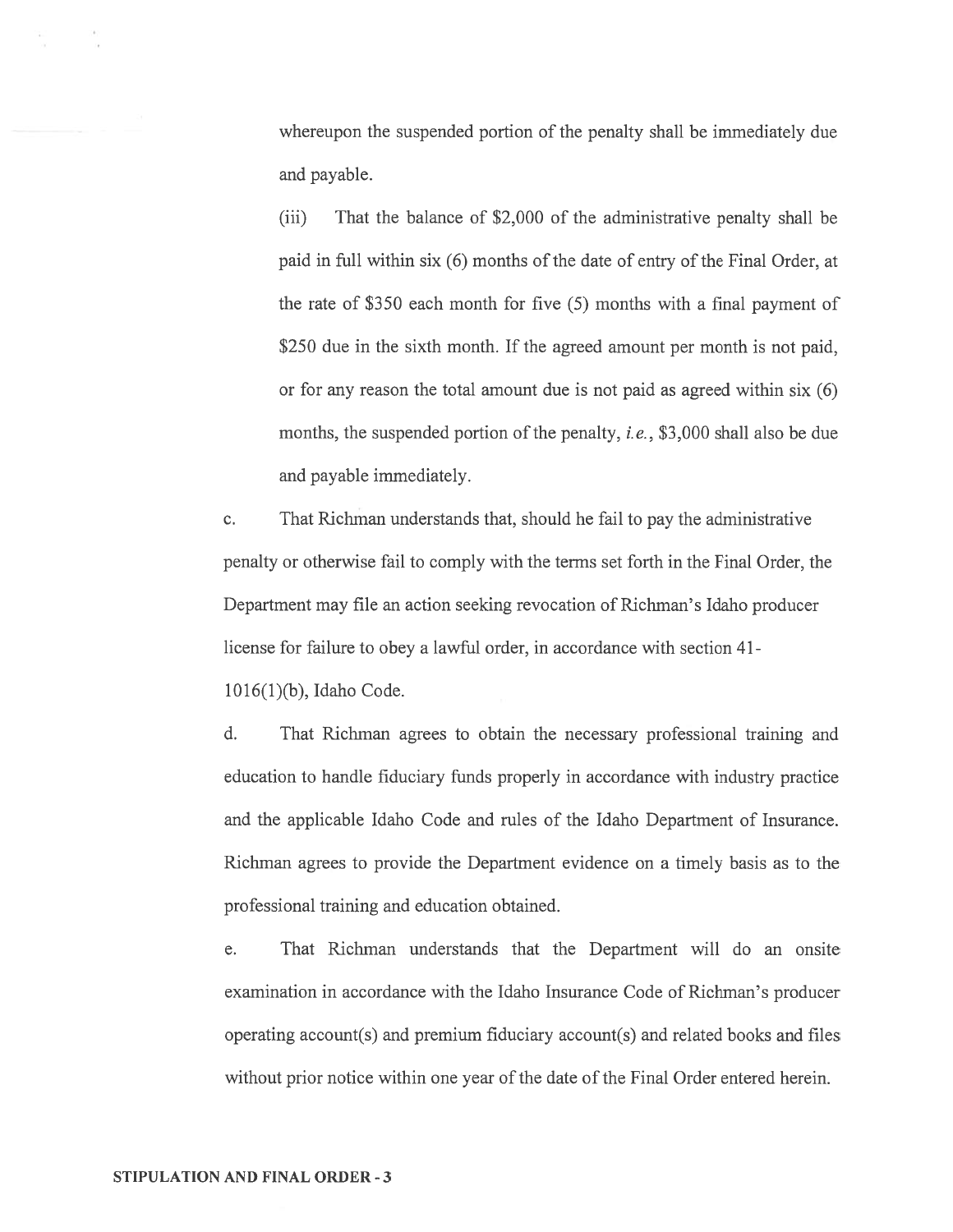6. The terms of this Stipulation are appropriate and proper under the circumstances referenced herein; and the parties hereto have entered into this Stipulation knowingly, voluntarily, and with full knowledge of any rights they may be waiving thereby.

7. Before executing this Stipulation, Richman has had the opportunity to review this Stipulation with his attorney and to seek appropriate advice and counsel relating to this Stipulation and Final Order.

8. The parties hereto waive their right to notice and hearing at which they may be represented by counsel, presen<sup>t</sup> evidence, and examine witnesses. The parties hereto further waive their right of reconsideration, appeal, and other rights as set forth in title 67, chapter 52, Idaho Code, including the right to submit this matter for review by <sup>a</sup> court of competent jurisdiction.

9. The parties hereto have reviewed the propose<sup>d</sup> Final Order and agree as to its form and that said Final Order may be submitted to the Director of the Department for his review and signature.

IT IS SO AGREED. DATED THIS  $\chi$ 0 day of July, 2015.

RESPONDENT

By:  $\mathcal{U}\mathcal{U}\mathcal{V}$ 

CADE M. RICHMAN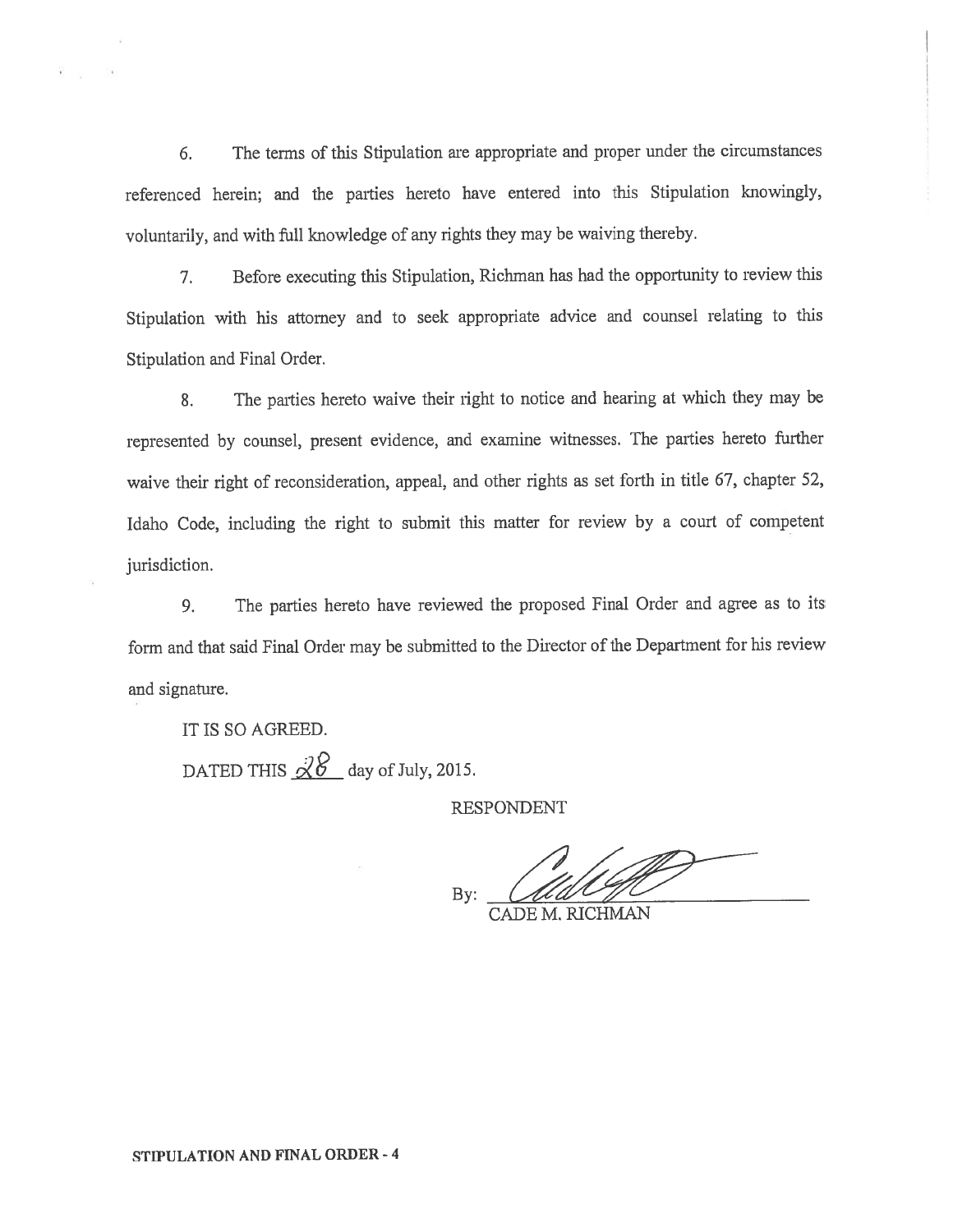STATE OF IDAHO )<br>: ss.  $Country of$   $\acute{C}$   $\acute{C}$ 

On this  $\alpha$  day of July, 2015, before me, the undersigned Notary Public, personally appeared CADE M. RICHMAN, proved to me on the basis of satisfactory evidence to be the person whose name is subscribed to the within instrument, and acknowledged to me that she executed the same.

IN WITNESS WHEREOF, <sup>I</sup> have hereunto set my hand and affixed my official seal the day and year in this certificate first above written.

un a Parsos



Notary Public Residing at My commission expires

STIPULATION AND FINAL ORDER APPROVED AS TO FORM:

WILLIAM A. PARSONS Attorney for Cade M. Richman

By: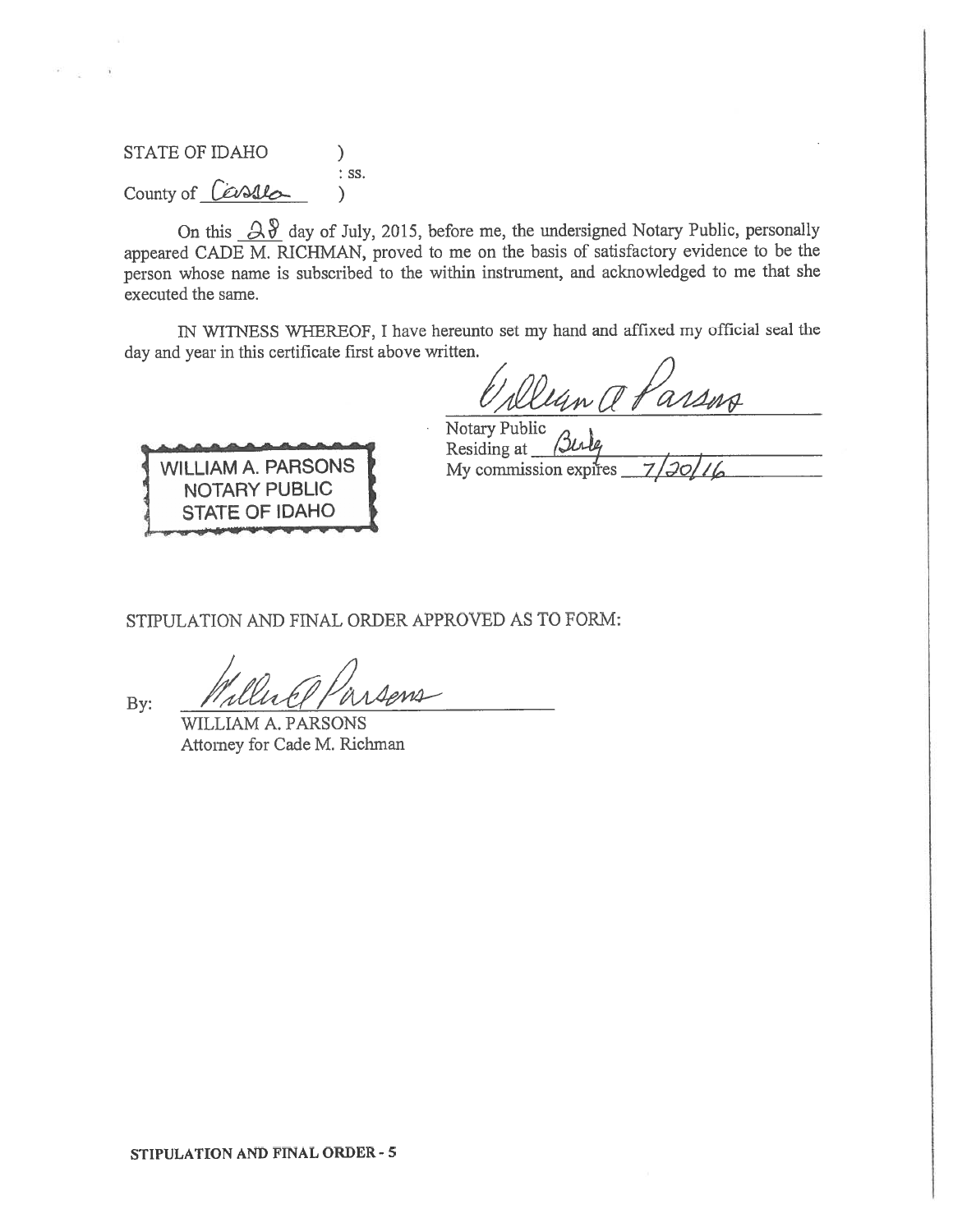# IT IS SO AGREED. DATED THIS  $2^{|s|}$  day of July, 2015.

STATE OF IDAHO DEPARTMENT OF INSURANCE

 $\bigcirc$  $By: Z$ aune Mellon

ELAINE MELLON Bureau Chief, Consumer Services Bureau

STATE OF IDAHO  $\lambda$ : SS. County of Ada  $\lambda$ )

On this  $2\int_{0}^{5}$  day of July, 2015, before me, the undersigned Notary Public, personally appeared ELAINE MELLON, proved to me on the basis of satisfactory evidence to be the person whose name is subscribed to the within instrument, and acknowledged to me that she executed the same.

IN WITNESS WHEREOF, I have hereunto set my hand and affixed my official seal the day and year in this certificate first above written.

**MANUTE DE SANTA CALER** Notary Public of Idaho  $BUSE$ Residing at My commission expires

STIPULATION AND FINAL ORDER APPROVED AS TO FORM:

By: John-C. Keenan

Deputy Attorney General Attorneys for Idaho Department of Insurance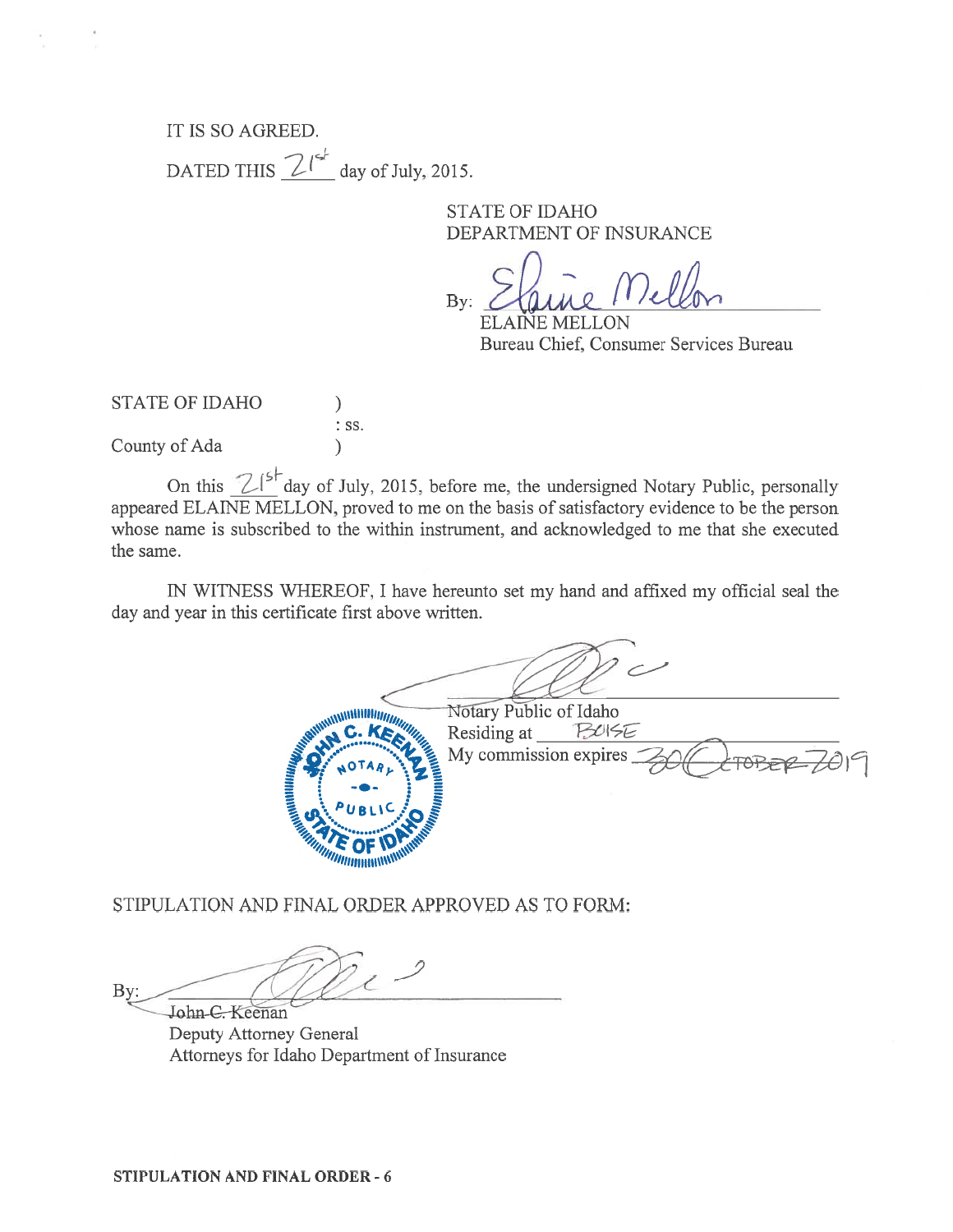#### FINAL ORDER

The parties hereto, namely the Idaho Department of Insurance and CADE M. RICHMAN, having entered into the foregoing Stipulation, and the form of the order having been approved, the Director, having reviewed the same, does hereby find that there is <sup>a</sup> factual basis for entry of <sup>a</sup> Final Order herein and does hereby conclude that CADE M. RICHMAN did violate title 41, Idaho Code, as stated in the Stipulation.

NOW, THEREFORE, based on the foregoing and in consideration of the premises,

IT IS HEREBY ORDERED that the foregoing Stipulation is APPROVED and is incorporated herein as if set forth in full and made <sup>a</sup> par<sup>t</sup> hereof.

IT IS FURTHER ORDERED that an administrative penalty in the amount of Five Thousand Dollars (\$5,000) is hereby imposed against CADE M. RICHMAN.

IT IS FURTHER ORDERED that Three Thousand Dollars (\$3,000) of said administrative penalty is suspended for an indefinite period, or until such time that, in any future proceeding, the Idaho Department of Insurance in <sup>a</sup> final order concludes as <sup>a</sup> matter of law that CADE M. RICHMAN violated the Idaho Insurance Code, title 41, Idaho Code, the remaining suspended sum of \$3,000.00 shall no longer be suspended but shall be due and payable immediately.

IT IS FURTHER ORDERED that the remaining unsuspended sum of Two Thousand Dollars (\$2,000) is immediately due and payable and shall be paid within six (6) months of the date of entry of this Final Order, payable at the rate of \$350 per month for five (5) months with one final paymen<sup>t</sup> in the amount of \$250 due in the sixth month. In the event the agreed amount is not paid in the respective month due or for any reason the total amount is not paid as agreed within the time allotted, the suspended portion of the administrative penalty in the amount of \$3,000 shall also be due and payable immediately.

#### STIPULATION AND FINAL ORDER -7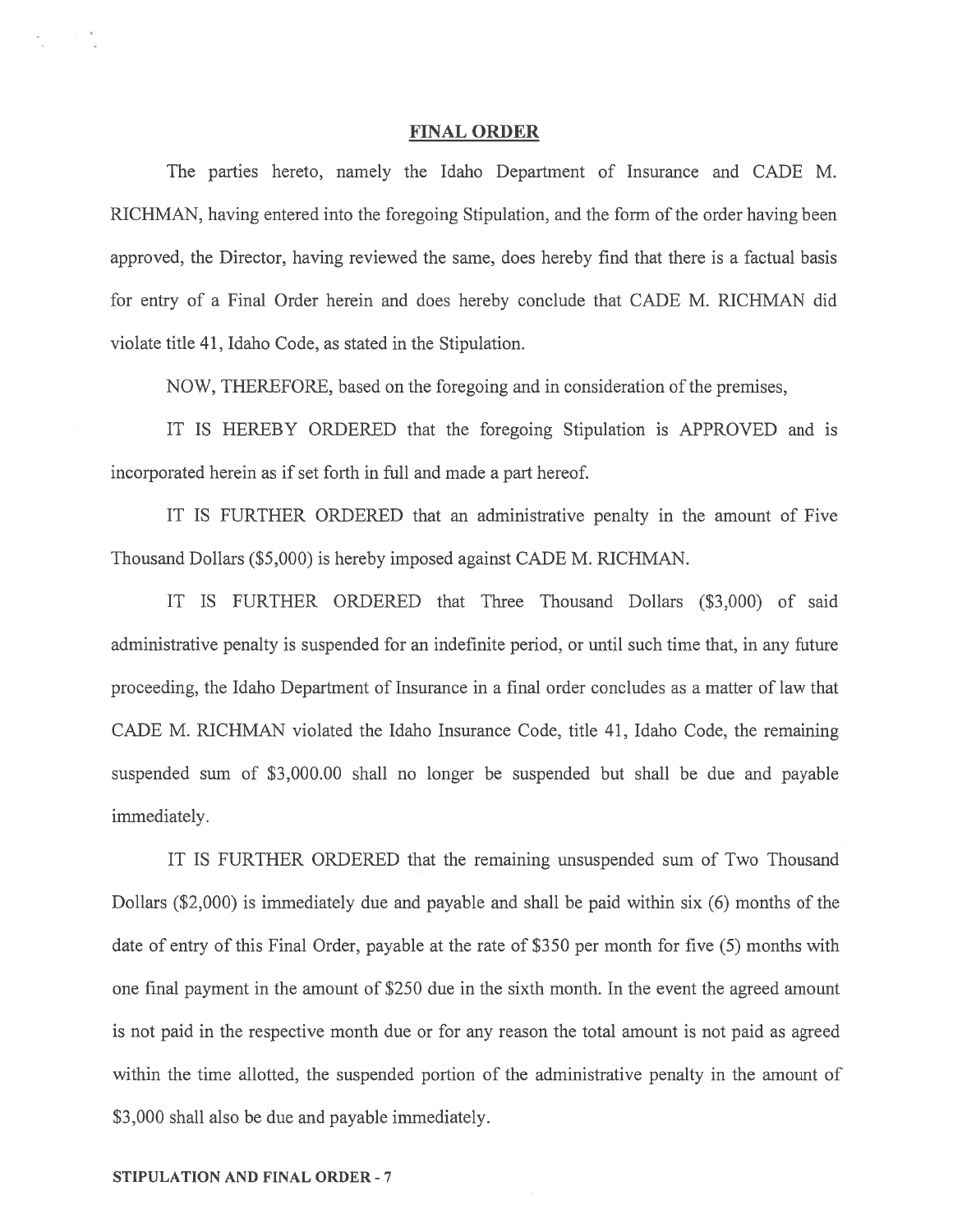# IT IS SO ORDERED.

DATED THIS  $\overline{\rightarrow}$  ( day of July, 2015.

STATE OF IDAHO DEPARTMENT OF INSURANCE

Clemen DEAN CAMERON **Director** 

### NOTIFICATION REGARDING REPORTABLE PROCEEDINGS

This is considered <sup>a</sup> reportable administrative proceeding. As such, it is <sup>a</sup> public record and is public information that may be disclosed to other states and reported to companies of which you are actively appointed. This information will be reported to the National Association of Insurance Commissioners (NAIC) and will appear in the Idaho Department of Insurance's online searchable database. Be aware that this proceeding must be disclosed on any license application and must be reported to any and all states in which you hold an insurance license.